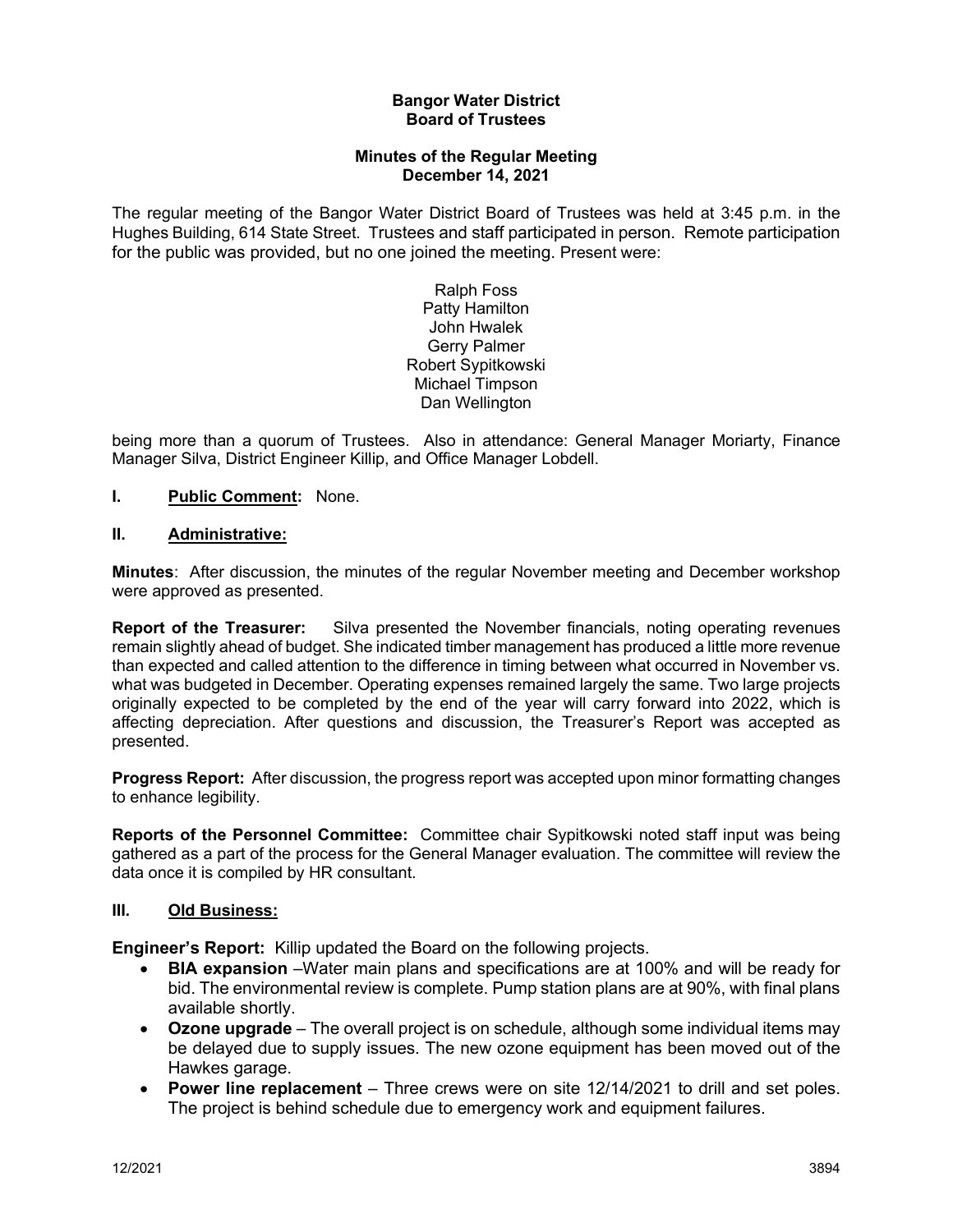• **Thomas Hill flagpole** – Repair has been completed. We are waiting for T-Mobile to remove antennas from staging.

**Workforce Update**: Moriarty reported two new employees, an Accounting Assistant and Utility Worker started 12/13/202. She indicated interviews have been held with in-house applicants for the open positions of Water Quality Manager and Maintenance Technician, with decisions on both roles expected shortly. Moriarty also discussed open vacancies for the roles of GIS Technician and Crew Supervisor, as well as an extended deployment of our current Inspector.

# **IV. New Business:**

**2021 Personnel Handbook Revisions**: A Board workshop was held on December 7<sup>th</sup> at 3:45 pm to provide a detailed outline of revisions to the personnel handbook. Moriarty reviewed the notable changes and commended all involved for the impressive amount of work that went into this project. After discussion, it was upon motion being made and duly seconded, unanimously

VOTED: to approve the 2021 revised personnel handbook effective 1/1/2022. (All Trustees present were visible during voting.)

**2021 Distribution Maintenance Summary**: Taking the agenda out of order, Moriarty presented the distribution update year-in-review. She indicated staff handled 34 leaks with a relatively new crew, especially in the Utility Worker role. Moriarty noted the District has 191 miles of pipe, 42 miles (22%) of which is over 100 years old. She discussed the renewal programs for valves, hydrants, and valve and service boxes, as well as hydrant maintenance. Moriarty also noted the teamwork between departments in maintaining our distribution system.

**2022 Project Planning**: Returning to the order of the agenda, Moriarty presented 2022 projects in Construction and Engineering. She also discussed the BIA Expanded Pressure Zone project and reviewed the impact of the funding received as a result of the 2022 SRF approval. Moriarty outlined nine proposed capital reserve projects to be completed in house, with a cost of \$726,390. Many of these projects would involve abandonment of pipe versus replacement representing a savings of \$5,351,000.

Following discussion, it was upon motion being made and duly seconded, unanimously

VOTED: to approve the proposed capital reserve projects for 2022.

(All Trustees present were visible during voting.)

**2022 Wage Adjustments**: Moriarty outlined the wage review process and compensation study, including the salary administration policy approved by the Board on 10/19/2021. She discussed COLA adjustments to wage scales and the merit increase process. Moriarty provided a visual outline of annual wage adjustments since 2000. This information will be discussed in greater detail during the review of the O&M and Capital Budgets at the Special Budget Board Meeting to be held on December 21, 2021 at 7:15 am.

#### **Board package correspondence**: as attached.